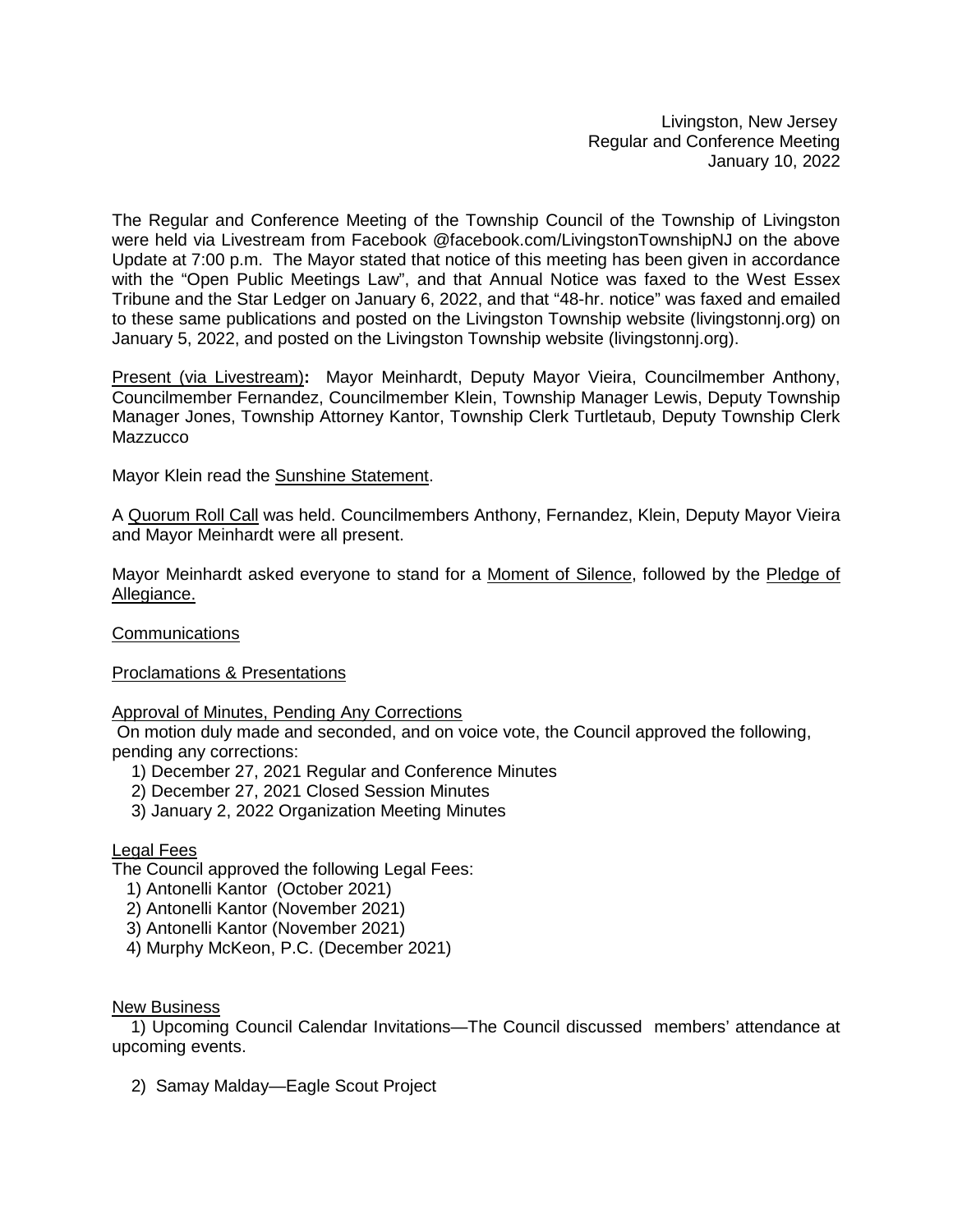Smay addressed the Council , seeking for support for his Eagle Scout project, which provided for the posting of motivational signs around the schools in town. Councilmember Vieirq suggested he contact the Department of Public Works regarding the placement of those signs. Councilember Fernnde asked Township Attorney Kantor to look into whether ka onetime waiver from sign requiremnts under the Township zoning laws, may be required.

3) Livingston Masonic Lodge #11 2022 Fundraiser Project

The Council addressed the Masonic Lodge's request, and the mayor stated that none with any ideas on possible projects should get back to Ira Drucks.

#### Public Portion (Agenda Items Only—4 Minute Limit)

On motion duly made and seconded, and by voice vote, the hearing on the Public Portion was opened.

Cliff Schafer, 128 Passaic Ave., addressed Ordinance 2-2022

There being no other speakers, on motion duly made and seconded and on voice vote, the Public Portion on agenda items only was closed.

Passage of Ordinances—Final Hearing/2nd Reading None.

**Introduction** 

1-2022 Amending and Supplementing Ch 170 of the Code of the Township of Livingston by Establishing a New Inclusionary Development Zone Designated as the R-5L Residence Overlay District (Passaic Ave and Volker La Area)

On motion duly made and seconded, and on Roll Call vote, all members present voted YES. It was ordered advertised according to law, to come up for public hearing second reading and final consideration at a Regular meeting of the Township Council on Monday, January 24, 2022.

2-2022 Authorizing the Acceptance of Certain Easements

On motion duly made and seconded, and on Roll Call vote, all members present voted YES. It was ordered advertised according to law, to come up for public hearing second reading and final consideration at a Regular meeting of the Township Council on Monday, January 24, 2022.

#### Consent Agenda for Resolutions: Res 22-067

**WHEREAS,** the Township Council of the Township of Livingston has determined that certain items on its agenda which have the unanimous approval of all Councilmembers and do not require comment shall be termed the "Consent Agenda"; and

**WHEREAS,** the Township Council has determined that to increase its efficiency, the Consent Agenda shall be adopted with one resolution;

**NOW, THEREFORE, BE IT RESOLVED** by the Township Council that the items on the regular agenda for January 10, 2022 attached hereto, which are preceded by an "\*" are the Consent Agenda and are hereby accepted, approved and/or adopted.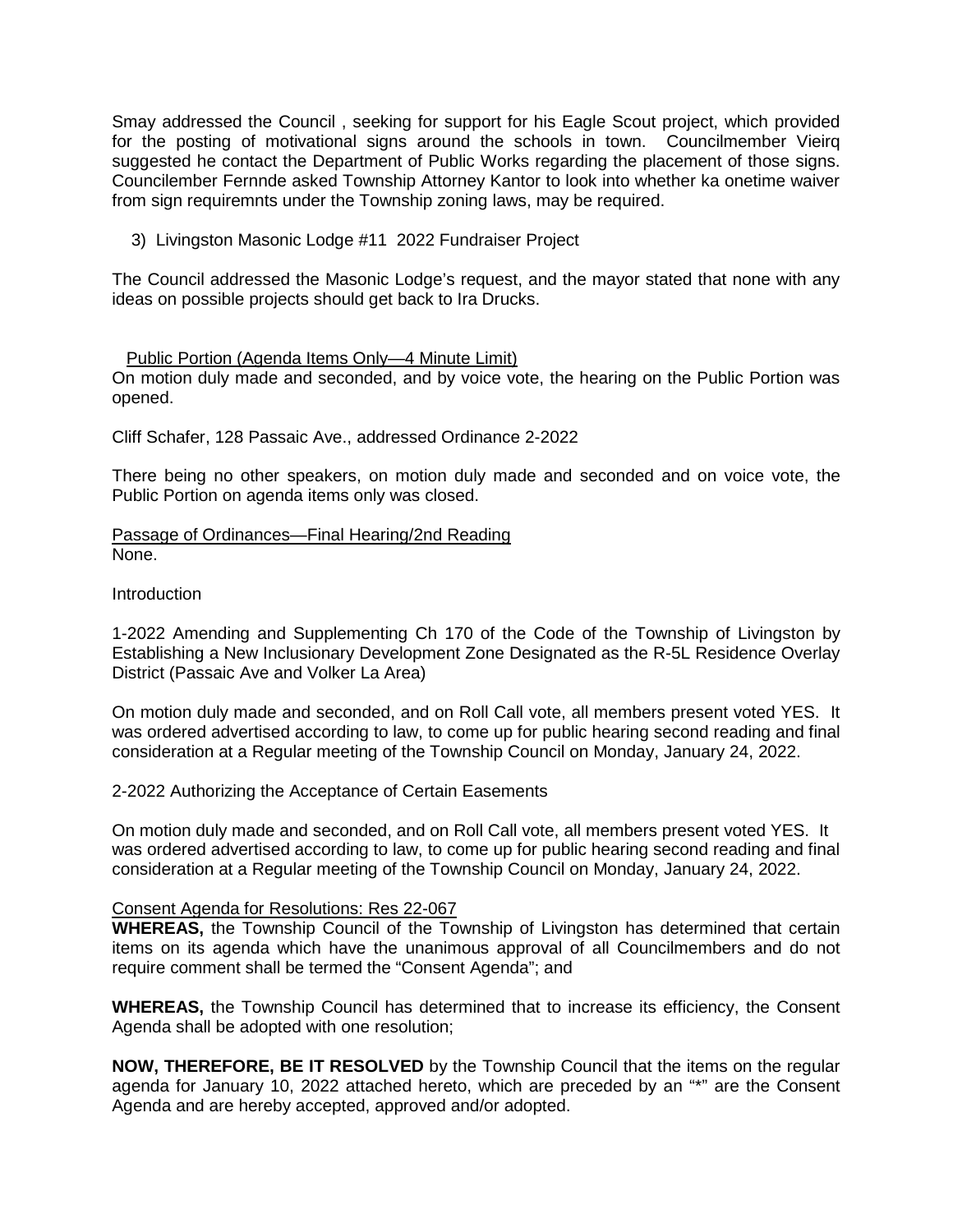Res 22-068 Authorizing the Award of a Contract to Samuel Klein and Company WHEREAS, the Township of Livingston has a need to acquire auditing and arbitrage compliance services pursuant to the provisions of N.J.S.A. 19:44A-20.4 and 20.5; and,

WHEREAS, the Township Manager has determined and certified in writing that the value of the acquisition will exceed \$17,500; and,

WHEREAS, the Township Council has determined that Samuel Klein and Company has provided auditing and arbitrage compliance services in prior years and has performed in a satisfactory manner; and

WHEREAS, Samuel Klein and Company has completed and submitted a Business Entity Disclosure Certification which certifies that Samuel Klein and Company has not made any reportable contributions to a political or candidate committee in the Township of Livingston in the previous one year, and that the contract will prohibit Samuel Klein and Company from making any reportable contributions through the term of the contract, and

WHEREAS, the Chief Financial Officer and Township Manager are recommending the award of a contract to Samuel Klein and Company to provide auditing and arbitrage compliance services as required by the Township at an amount not to exceed \$98,750.00; and

WHEREAS, the Chief Financial Officer has certified that funds will be available in accounts 2- 01-20-135-001-217, 2-01-29-390-001-217, 2-05-55-502-001-217, 2-07-55-502-001-217, 2-09- 55-501-000-217 and C-04-55-016-002-220, contingent upon sufficient funds being appropriated in the 2022 municipal budget.

NOW THEREFORE, BE IT RESOLVED that the Township Council of the Township of Livingston authorizes the Township Manager to enter into a contract with Samuel Klein and Company for the period of January 1, 2022 through December 31, 2022 in an amount not to exceed \$98,750.00 as described herein; and,

BE IT FURTHER RESOLVED that the Business Disclosure Entity Certification and the Determination of Value be placed on file with this resolution.

BE IT FURTHER RESOLVED that a notice of this action shall be printed in the West Essex Tribune as required by law within ten (10) days of its passage.

#### Res 22-069 Authorizing the Award of a Contract to McManimon, Scotland & Baumann, LLC (Redevelopment Counsel)

On motion duly made and seconded, and on roll call vote, all members present voting YES, the Resolution was adopted.

Res 22-070 Authorizing the Award of a Contract to Pearlman & Miranda, LLC WHEREAS, the Township of Livingston has a need to acquire Special Counsel to handle the St. Barnabas tax exception appeal pursuant to the provisions of N.J.S.A. 19:44A-20.4 and 20.5; and,

WHEREAS, the Township Manager has determined and certified in writing that the value of the acquisition will exceed \$17,500; and,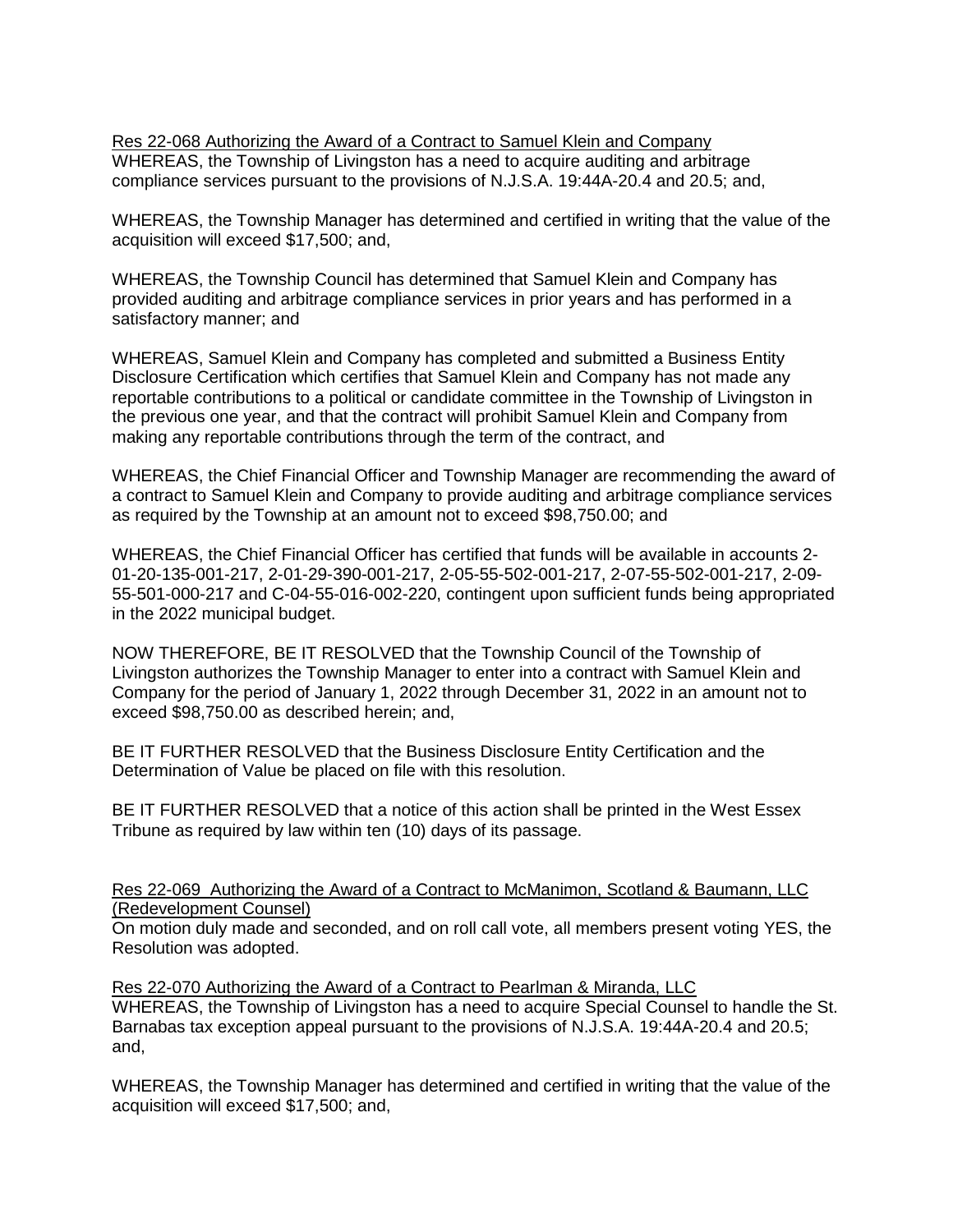WHEREAS, the Township Council has determined that Pearlman & Miranda, LLC has provided special counsel services in prior years and has performed in a satisfactory manner; and

WHEREAS, Pearlman & Miranda, LLC has completed and submitted a Business Entity Disclosure Certification which certifies that Pearlman & Miranda, LLC has not made any reportable contributions to a political or candidate committee in the Township of Livingston in the previous one year, and that the contract will prohibit Pearlman & Miranda, LLC from making any reportable contributions through the term of the contract, and

WHEREAS, the Township Manager is recommending the award of a contract to Pearlman & Miranda, LLC to provide Special Counsel for the St. Barnabas tax exception appeal as required by the Township; and

WHEREAS, the Chief Financial Officer has certified that funds will be available in account 2-01- 20-155-001-403, contingent upon sufficient funds being appropriated in the 2022 municipal budget.

NOW THEREFORE, BE IT RESOLVED that the Township Council of the Township of Livingston authorizes the Township Manager to enter into a contract with Pearlman & Miranda, LLC for the period of January 1, 2022 through December 31, 2022 in an amount not to exceed \$25,000.00 as described herein; and,

BE IT FURTHER RESOLVED that the Business Disclosure Entity Certification and the Determination of Value be placed on file with this resolution.

BE IT FURTHER RESOLVED that a notice of this action shall be printed in the West Essex Tribune as required by law within ten (10) days of its passage.

Res 22-071 Authorizing the Award of a Contract to Beacon Planning & Consulting Serv. WHEREAS, the Township of Livingston ("Township") has the need to acquire professional planning consultant services pursuant to the provisions of N.J.S.A. 19:44A-20.4 and 20.5; and

WHEREAS, the Township Manager has determined and certified in writing that the value of the acquisition will exceed \$17,500; and,

WHEREAS, the Township Council has determined that Beacon Planning & Consulting Services, LLC has provided professional planning consultant services in prior years and has performed in a satisfactory manner; and

WHEREAS, Beacon Planning & Consulting Services, LLC has completed and submitted a Business Entity Disclosure Certification which certifies that Beacon Planning & Consulting Services, LLC has not made any reportable contributions to a political or candidate committee in the Township of Livingston in the previous one year, and that the contract will prohibit Beacon Planning & Consulting Services, LLC from making any reportable contributions through the term of the contract, and

WHEREAS, the Planning Administrator and Township Manager are recommending the award of a contract to Beacon Planning & Consulting Services, LLC to provide professional planning consultant services as required by the Township; and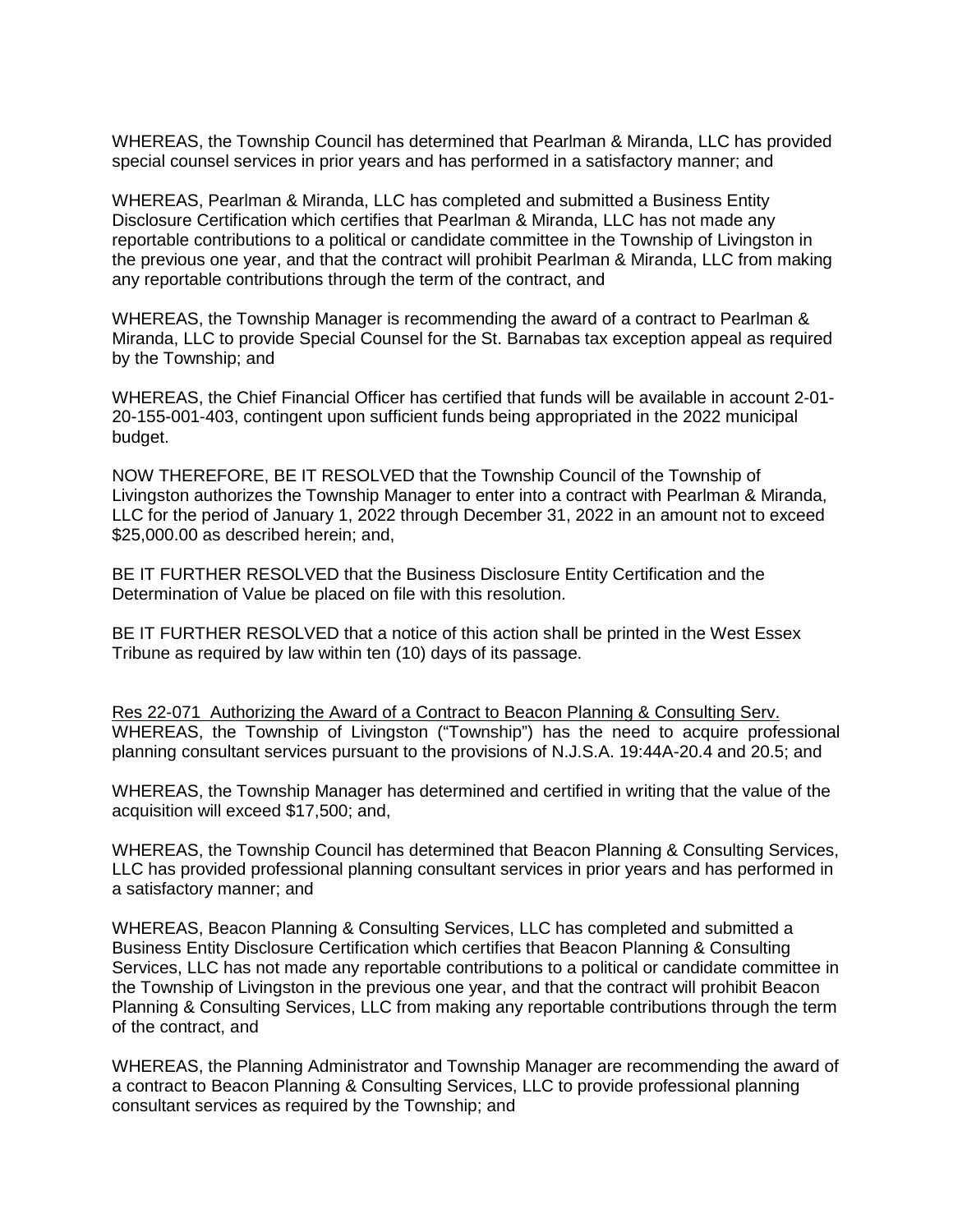WHEREAS, the fees for services provided on applications before the Planning Board and Zoning Board of Adjustment will be charged to applicants through escrow; and

WHEREAS, the Chief Financial Officer has certified that funds will be available in account 2-01- 21-180-001-217, contingent upon sufficient funds being appropriated in the 2022 municipal budget.

NOW THEREFORE, BE IT RESOLVED that the Township Council of the Township of Livingston authorizes the Township Manager to enter into a contract with Beacon Planning & Consulting Services, LLC for the period of January 1, 2022 through December 31, 2022 in in an amount not to exceed \$20,000.00 for Township matters and in such amount as warranted for services charged to applicant escrow accounts.

#### Res 22-073 Accepting Certain Easements at 220 S Orange Ave

**WHEREAS,** the Council of the Township of Livingston (the "Council") desires to accept from Livingston Corporate Park Associates, LLC., ("Grantor") a perpetual easement and right of wav: and a temporary construction easement (the "Easements") for those certain properties known as Block 6101 Lot 45 in the Tax Map of the Township of Livingston pursuant to the Easement Agreement annexed hereto at **Exhibit "A"** (the "Agreement"); and

**WHEREAS**, Grantor is the owner of that certain real property located at 220 South Orange Avenue, in the Township of Livingston, more particularly described as Block 6101, Lot 45, as shown on the official tax map of the Township of Livingston; and

**WHEREAS**, the Township of Livingston desires access through a portion of Grantor's Property to locate and construct a portion of its water main in, upon, along and across a portion Grantor's premises as set forth herein; and

**NOW THEREFORE BE IT RESOLVED** by the Mayor and the Township Council of the Township of Livingston, County of Essex, State of New Jersey that the Mayor is hereby authorized to enter into and execute the Easement Agreement based upon the terms and conditions set forth herein and, in a manner, substantially similar to the Agreement attached hereto as Exhibit "A."

#### Res 22-074 Authorizing LMAC Grant for 2022/2023 Fiscal Year

### **FORM 1B**

**WHEREAS,** the Governor's Council on Alcoholism and Drug Abuse established the Municipal Alliances for the Prevention of Alcoholism and Drug Abuse in 1989 to educate and engage residents, local government and law enforcement officials, schools, nonprofit organizations, the faith community, parents, youth and other allies in efforts to prevent alcoholism and drug abuse in communities throughout New Jersey.

**WHEREAS,** The Township Council of the Township of Livingston, County of Essex State of New Jersey recognizes that the abuse of alcohol and drugs is a serious problem in our society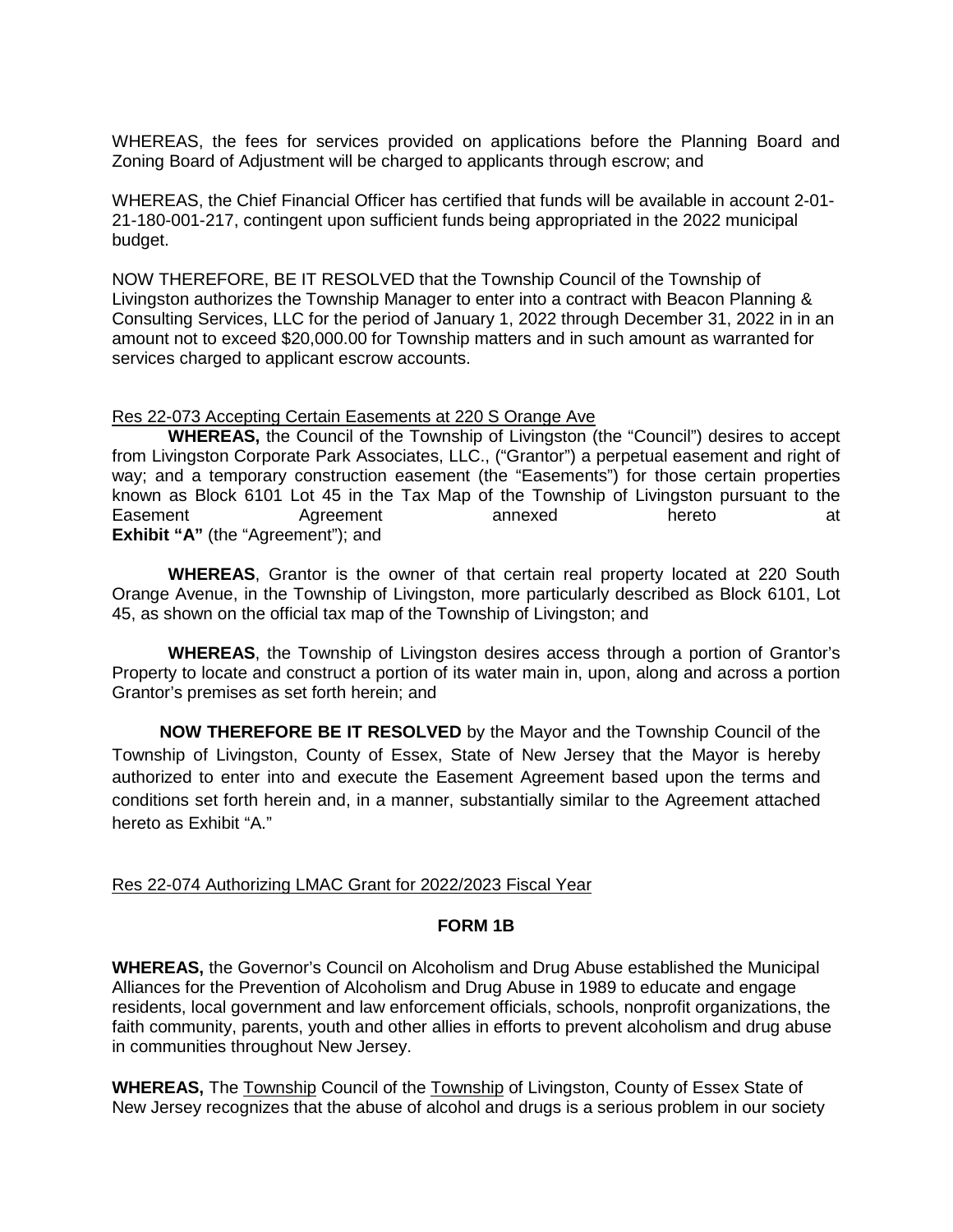amongst persons of all ages; and therefore has an established Municipal Alliance Committee; and,

**WHEREAS,** the Township Council further recognizes that it is incumbent upon not only public officials but upon the entire community to take action to prevent such abuses in our community; and,

**WHEREAS,** the Township Council has applied for funding to the Governor's Council on Alcoholism and Drug Abuse through the County of Essex;

**NOW, THEREFORE, BE IT RESOLVED** by the Township of Livingston, County of Essex, State of New Jersey hereby recognizes the following:

1. The Township Council does hereby authorize submission of a strategic plan for the Livingston Municipal Alliance grant for fiscal year 2022/2023 in the amount of:

| DEDR       | \$24,724 |
|------------|----------|
| Cash Match | \$6,181  |
| In-Kind    | \$18,543 |

2. The Township Council acknowledges the terms and conditions for administering the Municipal Alliance grant, including the administrative compliance and audit requirements.

APPROVED: \_\_\_\_\_\_\_\_\_\_\_\_\_\_\_\_\_\_\_\_\_\_\_\_\_\_\_\_\_\_\_\_\_\_\_\_

*Mayor/Head of Governing Body* 

#### Res 22-075 Authorizing Purchases Under the Morris Cty Coop Pricing System

WHEREAS, the Township of Livingston, pursuant to N.J.S.A. 40A:11-11(6) and N.J.A.C. 5:34- 7.1 et seq. may by resolution and without advertising for bids, purchase any goods or services under a County Cooperative Pricing System of which the Township is a member; and,

WHEREAS, the Township of Livingston is a member of the Morris County Cooperative Pricing System and has the need on a timely basis to purchase goods or services using those contracts; and

WHEREAS, the Township of Livingston intends to enter into contracts with the attached referenced County contract vendors through this resolution and properly executed purchase orders as needed, which shall be subject to all the conditions applicable to current County contracts.

NOW, THEREFORE, BE IT RESOLVED, that the Township Council of the Township of Livingston authorizes the purchase of certain goods and services from those approved Morris County Cooperative Pricing System vendors on the attached list, pursuant to all the conditions of the individual County contracts; and

BE IT FURTHER RESOLVED, by the Township Council that, pursuant to the N.J.A.C. 5:30- 5.5(b), the certification of available funds shall be certified at such time as the goods or services are called for prior to placing the order, and a certification of availability of funds is made by the Chief Financial Officer via an authorized purchase order; and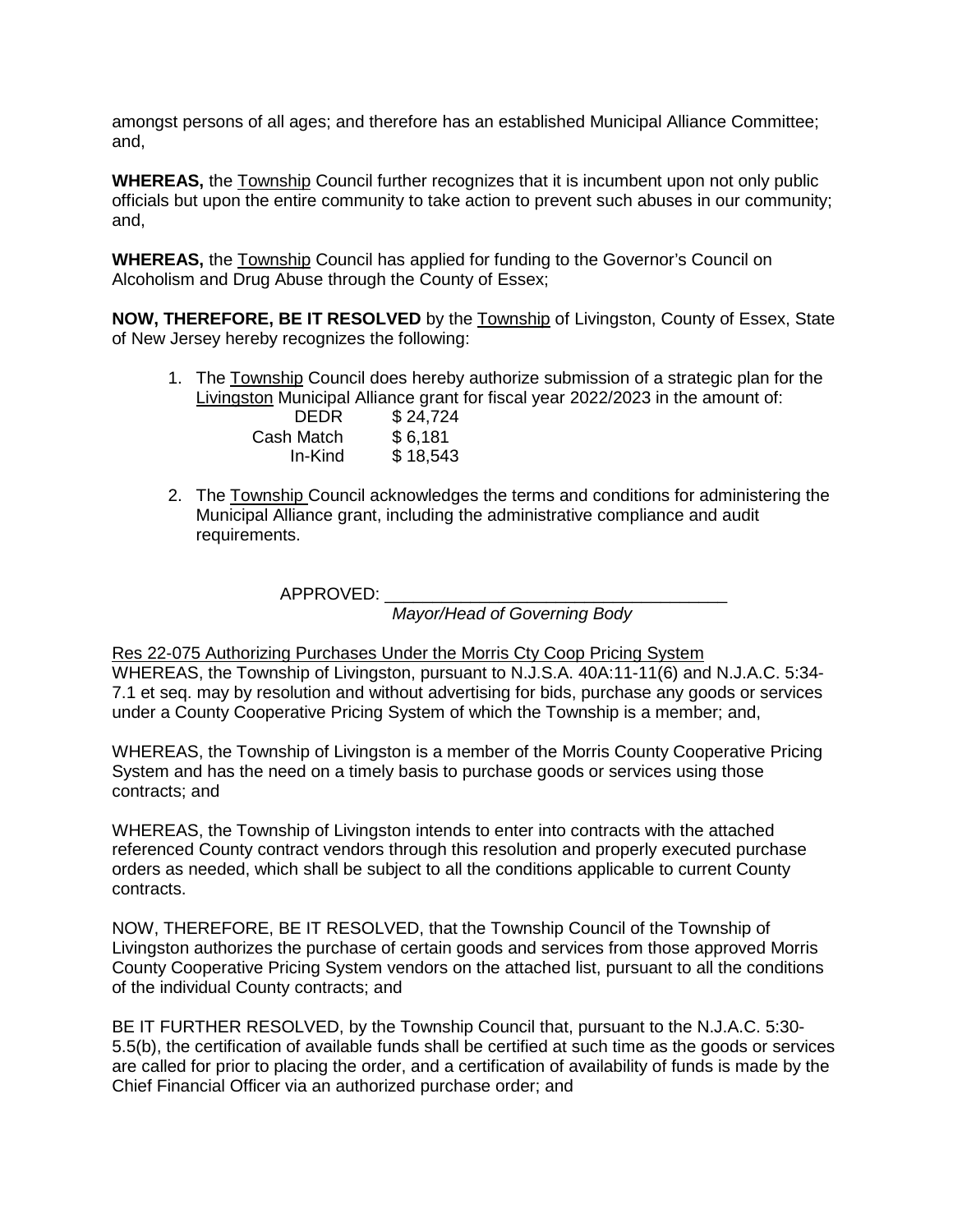BE IT FURTHER RESOLVED, that the duration of this authorization shall be until December 31, 2022 or upon the expiration of the vendors' contract, whichever event first occurs.

### Res 22-076 Authorizing the Award of a Contract to Antonelli Kantor, PC

WHEREAS, the Township of Livingston has a need to acquire Township Attorney services pursuant to the provisions of N.J.S.A. 19:44A-20.4 and 20.5; and,

WHEREAS, the Township Manager has determined and certified in writing that the value of the acquisition will exceed \$17,500; and,

WHEREAS, the Township Council has determined that Antonelli Kantor, PC has provided Township Attorney services in prior years and has performed in a satisfactory manner; and

WHEREAS, Antonelli Kantor, PC has completed and submitted a Business Entity Disclosure Certification which certifies that Antonelli Kantor, PC has not made any reportable contributions to a political or candidate committee in the Township of Livingston in the previous one year, and that the contract will prohibit Antonelli Kantor, PC from making any reportable contributions through the term of the contract, and

WHEREAS, the Township Manager is recommending the award of a contract to Antonelli Kantor, PC to provide Township Attorney services as required by the Township in an amount not to exceed \$150,000.00 for a combination of retainer fees and hourly services; and

WHEREAS, the Chief Financial Officer has certified that funds will be available in account 2-01- 20-155-001-401, contingent upon sufficient funds being appropriated in the 2022 municipal budget.

NOW THEREFORE, BE IT RESOLVED that the Township Council of the Township of Livingston authorizes the Township Manager to enter into a contract with Antonelli Kantor, PC for the period of January 1, 2022 through December 31, 2022 in an amount not to exceed \$150,000.00 as described herein; and,

BE IT FURTHER RESOLVED that the Business Disclosure Entity Certification and the Determination of Value be placed on file with this resolution.

BE IT FURTHER RESOLVED that a notice of this action shall be printed in the West Essex Tribune as required by law within ten (10) days of its passage.

On motion duly made and seconded, and on roll call vote, all members present voting YES, the Resolutions 22-068 , 22-069, 22-070, 22-071 were adopted.

Res 22-072 Authorizing the Entering into an Agreement with Habitat for Humanity for the Development, Administration and Sale of Affordable Housing (Harvest La)

WHEREAS, the Township of Livingston has an obligation to provide low and moderate income housing; and

WHEREAS, pursuant to N.J.A.C. 5:97-65 et seq., the Township of Livingston may elect to provide affordable housing through a market to affordability program; and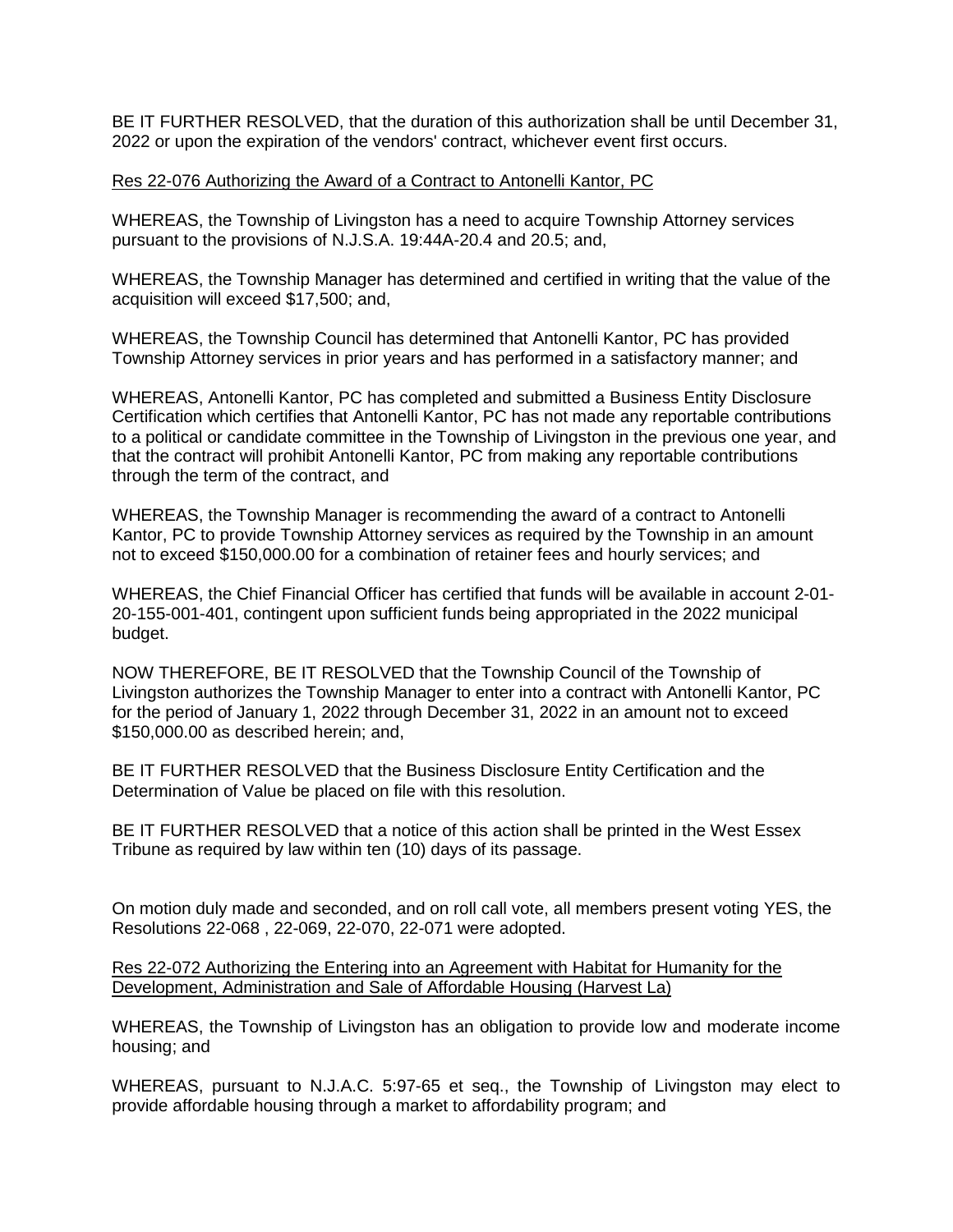WHEREAS, the Township of Livingston has chosen to satisfy a portion of its affordable housing obligation by entering into an agreement with Habitat for Humanity, Newark for the purchase and development of one (1) single family home on one (1) vacant parcel located at 28 Harvest Lane and owned by the Township; and

WHEREAS, the Township will include the one (1) Habitat home within its affordable housing plan as permitted by COAH's rules as a compliance mechanism for meeting a portion of the Township's fair housing obligation as determined by COAH.

NOW, THEREFORE, BE IT RESOLVED that the Township of Livingston agrees to enter into an agreement between the Township and the Habitat for Humanity, Newark, Inc. subject to certain conditions and terms including grants from the Township of Livingston's Affordable Housing Trust Fund: \$343,350.00 for the purchase of the properties, and \$125,000.00 for development of the homes, in a form of agreement acceptable to the Township Special Counsel and authorizes the Mayor to execute such agreement on behalf of the Township of Livingston.

On motion duly made and seconded, and on roll call vote, Councilmembers Fernandez, Anthony, Deputy Mayor Vieira and Mayor Meinhardt voted YES. Councilmember Klein voted NO.

## N. Reports of Township Officials/Professionals

Township Manager Lewis updated the Council on pending matters, including the new Gazebo, the retention of a Pool Consultant, and the repainting of crosswalks by the schools. Mayor Meinhardt stated he would reach out to the Board of Education concerning the crosswalks), and the erection of "Coming Soon" signs, as well as the development of an RFP and RFQ for the grant consultant. Councilmember Fernandez asked about the response from Beacon as to the preparation of a drive-thru ordinance,

O. Council Reports (7 minute limit, extension of time may be granted by Chair)

## P. Mayor's Report

Q. Public Portion (on any subject—3 minute time limit) On motion duly made and seconded, and on voice vote, the public portion was opened.

Matthew Boxer, 6 Trombly Drive, addressed the notice sent to residents regarding the water (PFAS issue), stating that he felt the notice was confusing and was worrying to residents.

On motion duly made and seconded, and on voice vote, the public portion was closed.

At 7:55 p.m., the following Resolution was read by Township Clerk Turtletaub:

#### R. Executive (Closed) Session: R-22-077

**WHEREAS:** the Open Public Meetings Act, P.L. 1975, Chapter 231 permits the exclusion of the public from a meeting in certain circumstances; and

**WHEREAS:** the Township Council is of the opinion that such circumstances presently exist; and

**WHEREAS:** the Township Council wishes to discuss: